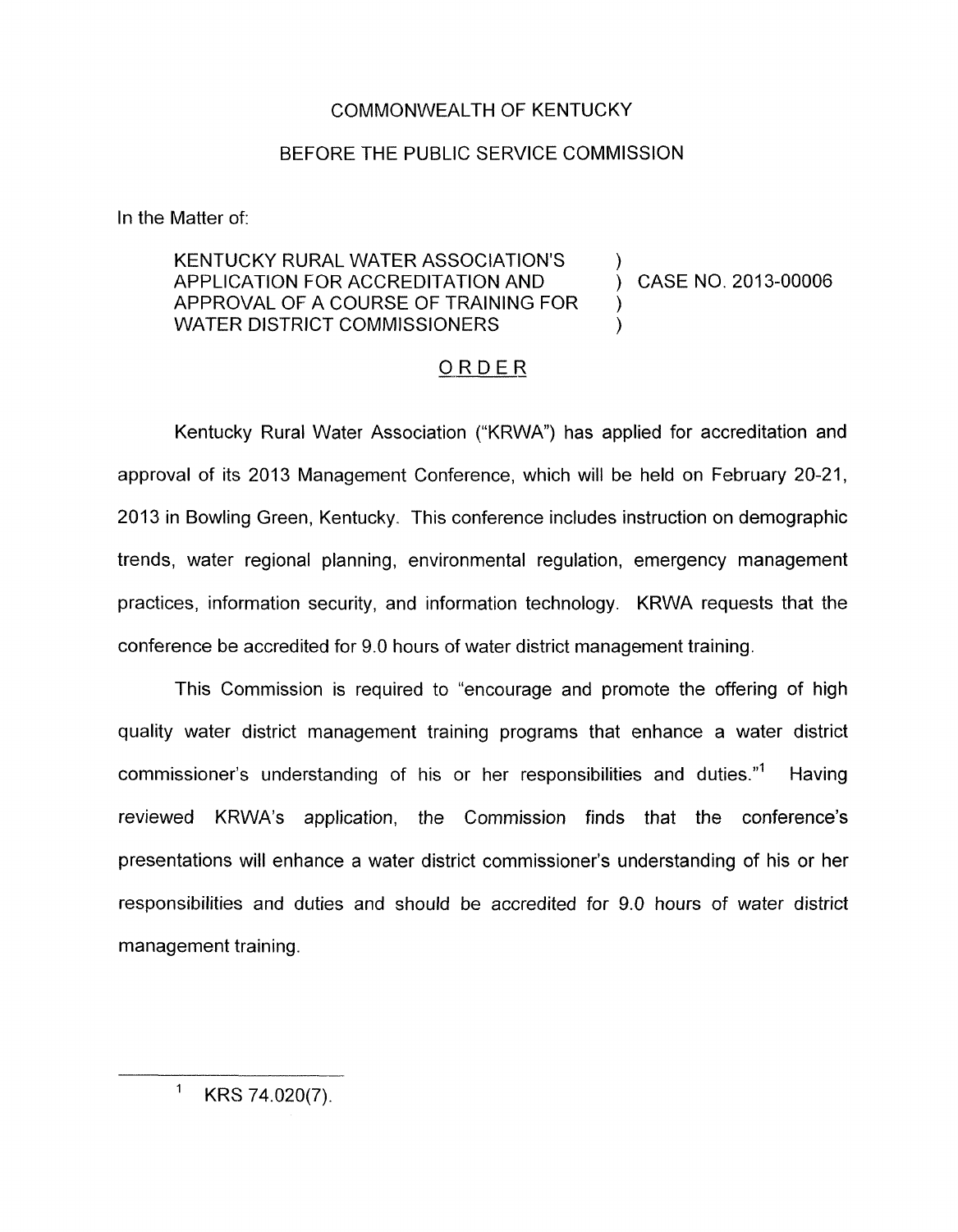IT IS THEREFORE ORDERED that:

1. KRWA's 2013 Management Conference (WT 2013-004), which will be held in Bowling Green, Kentucky, on February 20-21, 2013 is accredited and approved for a maximum of 9.0 credit hours of water district management training.

2. KRWA shall retain a record of all water district commissioners attending the accredited and approved presentation.

3. No later than March 15, 2013, KRWA shall file with the Commission:

a. A sworn statement attesting that the accredited instruction was performed;

b. A description of any changes in the presenters or the proposed curriculum that occurred after KRWA's application; and

c. The name of each attending water district commissioner, his or her water district, and the number of hours that he or she attended

**4.** Any documents filed in the future pursuant to ordering paragraph 3 shall reference this case number and shall be retained in the Commission's general correspondence file.

By the Commission

州 **ENTERED** JAN 3 0 2013 KENTUCKY PUBLIC COMMISSION

*n*  **ATTE** *D*irector **Exed**